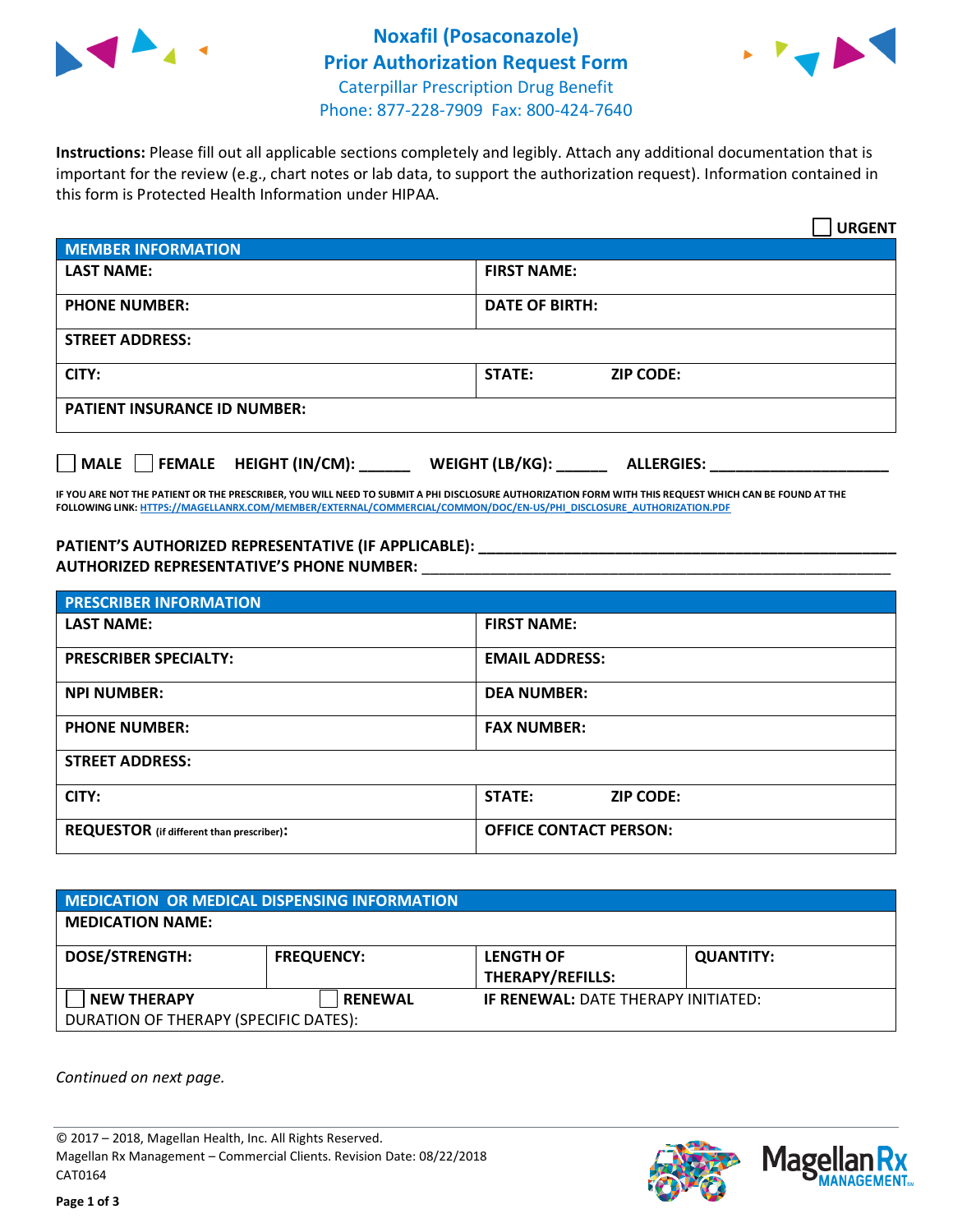



| <b>MEMBER'S LAST NAME:</b>                                                                                                                                                                                                                                                                                                                                                                                                                                                                   | <b>MEMBER'S FIRST NAME:</b>                                                                                                                                                                                                                                                                                                                                                                                                                                   |                                                       |
|----------------------------------------------------------------------------------------------------------------------------------------------------------------------------------------------------------------------------------------------------------------------------------------------------------------------------------------------------------------------------------------------------------------------------------------------------------------------------------------------|---------------------------------------------------------------------------------------------------------------------------------------------------------------------------------------------------------------------------------------------------------------------------------------------------------------------------------------------------------------------------------------------------------------------------------------------------------------|-------------------------------------------------------|
|                                                                                                                                                                                                                                                                                                                                                                                                                                                                                              | 1. HAS THE PATIENT TRIED ANY OTHER MEDICATIONS FOR THIS CONDITION?                                                                                                                                                                                                                                                                                                                                                                                            | YES (if yes, complete below)<br><b>NO</b>             |
| <b>MEDICATION/THERAPY (SPECIFY</b><br>DRUG NAME AND DOSAGE):                                                                                                                                                                                                                                                                                                                                                                                                                                 | <b>DURATION OF THERAPY (SPECIFY</b><br>DATES):                                                                                                                                                                                                                                                                                                                                                                                                                | <b>RESPONSE/REASON FOR</b><br><b>FAILURE/ALLERGY:</b> |
| <b>2. LIST DIAGNOSES:</b>                                                                                                                                                                                                                                                                                                                                                                                                                                                                    |                                                                                                                                                                                                                                                                                                                                                                                                                                                               | <b>ICD-10:</b>                                        |
|                                                                                                                                                                                                                                                                                                                                                                                                                                                                                              |                                                                                                                                                                                                                                                                                                                                                                                                                                                               |                                                       |
| PRIOR AUTHORIZATION.                                                                                                                                                                                                                                                                                                                                                                                                                                                                         | 3. REQUIRED CLINICAL INFORMATION: PLEASE PROVIDE ALL RELEVANT CLINICAL INFORMATION TO SUPPORT A                                                                                                                                                                                                                                                                                                                                                               |                                                       |
| <b>Clinical Information:</b>                                                                                                                                                                                                                                                                                                                                                                                                                                                                 |                                                                                                                                                                                                                                                                                                                                                                                                                                                               |                                                       |
| Does the patient require antifungal prophylaxis? $\square$ Yes $\square$ No                                                                                                                                                                                                                                                                                                                                                                                                                  |                                                                                                                                                                                                                                                                                                                                                                                                                                                               |                                                       |
| If yes, please select:<br>□ Acute myeloid leukemia<br>□ Allogeneic hematopoietic stem cell transplant<br>$\Box$ Aplastic anemia receiving immunosuppressive therapy<br>□ Myelodysplastic syndrome (MDS)<br>□ Significant graft-versus-host disease<br>Does the patient have a serious fungal infection? $\square$ Yes $\square$ No<br>voriconazole? □ Yes □ No<br>Does the patient have mucomycosis(i.e. zygomycetes) ? $\Box$ Yes $\Box$ No<br>physician feels is important to this review? | Does the patient have one of the following associated diseases? $\Box$ Yes $\Box$ No<br>Has the patient tried and was intolerant or resistant to at least one of the following: fluconazole, itraconazole, or<br>Are there any other comments, diagnoses, symptoms, medications tried or failed, and/or any other information the                                                                                                                             |                                                       |
|                                                                                                                                                                                                                                                                                                                                                                                                                                                                                              |                                                                                                                                                                                                                                                                                                                                                                                                                                                               |                                                       |
| information is received.                                                                                                                                                                                                                                                                                                                                                                                                                                                                     | Please note: Not all drugs/diagnosis are covered on all plans. This request may be denied unless all required<br>ATTESTATION: I attest the information provided is true and accurate to the best of my knowledge. I understand that<br>the Health Plan, insurer, Medical Group or its designees may perform a routine audit and request the medical<br>information necessary to verify the accuracy of the information reported on this form.                 |                                                       |
|                                                                                                                                                                                                                                                                                                                                                                                                                                                                                              |                                                                                                                                                                                                                                                                                                                                                                                                                                                               |                                                       |
| Prescriber Signature or Electronic I.D. Verification:<br>and arrange for the return or destruction of these documents.                                                                                                                                                                                                                                                                                                                                                                       | <b>CONFIDENTIALITY NOTICE:</b> The documents accompanying this transmission contain confidential health information that is legally privileged. If<br>you are not the intended recipient, you are hereby notified that any disclosure, copying, distribution, or action taken in reliance on the contents<br>of these documents is strictly prohibited. If you have received this information in error, please notify the sender immediately (via return FAX) | Date:                                                 |
| © 2017 - 2018, Magellan Health, Inc. All Rights Reserved.<br>Magellan Rx Management - Commercial Clients. Revision Date: 08/22/2018                                                                                                                                                                                                                                                                                                                                                          |                                                                                                                                                                                                                                                                                                                                                                                                                                                               |                                                       |
| CAT0164                                                                                                                                                                                                                                                                                                                                                                                                                                                                                      |                                                                                                                                                                                                                                                                                                                                                                                                                                                               | <b>Magel</b>                                          |